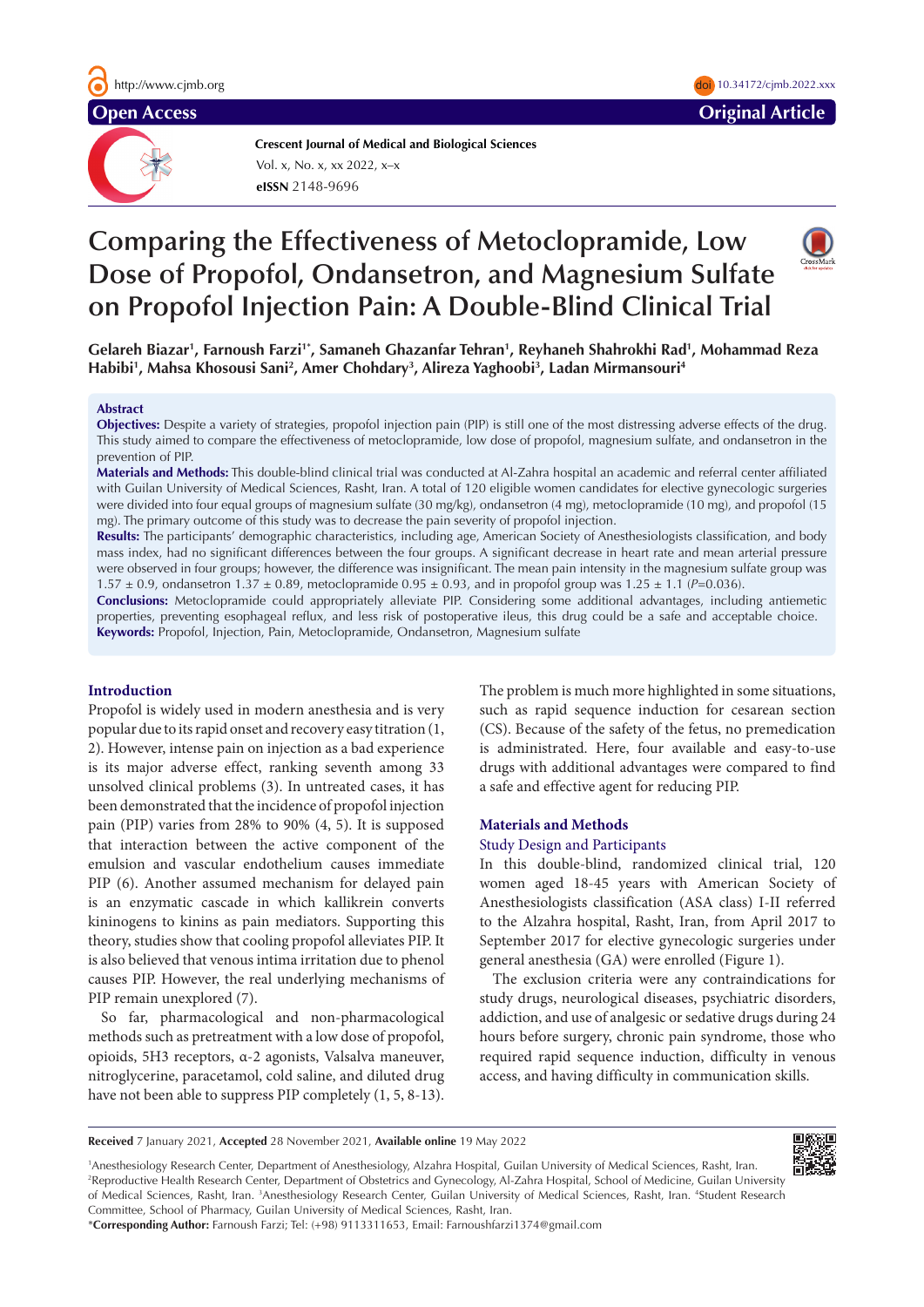# Interventions

All 120 women received routine hospital preparation protocol for elective gynecologic surgeries. At the operating room, a checklist containing baseline demographic characteristics and medical history was filled out through a face to face interview by a responsible resident of anesthesiology. Our participants were randomly divided into four groups by computer-generated numbers: magnesium sulfate (30 mg/kg), ondansetron (4 mg), metoclopramide (10 mg), and propofol (15 mg). A nurse who was not involved in the research process prepared study drugs in identical numbered syringes diluted to 10 mL using 0.9% normal saline.

All participants received no drug as premedication. An air-filled tourniquet (pressure inflated to 70 mm Hg) occluded the venous drainage of the upper arm. Then according to the treatment group, the mentioned drug was injected and after 30 seconds the occlusion was released. Firstly, one-fourth of dose (0.25 mg/kg) of propofol was injected over 10 seconds. If the women lost her conciseness, she was excluded from the survey. The severity of the pain was assessed by McCrirrick and Hunter scale. None (0): No complaint of pain after asking; Mild (1) Pain reported after asking, without any behavioral signs; Moderate (2): Pain reported after asking, accompanied by behavioral signs or pain reported without asking; Severe (3): Strong vocal response or response accompanied by facial grimacing, arm withdrawal or tears. After the assessment of pain severity, anesthesia induction was completed with the remaining dose of propofol. Mean arterial pressure (MAP) and heart rate were documented at baseline T0 and 1, 3, 5, 10 minutes after induction (T1-T5). Finally,

#### Key Messages

- Although propofol is known to be an effective and favorite anesthetic agent, it has an important side effect, and that is the pain on injection.
- The current study suggests that metoclopramide can be an effective drug with several other benefits for this purpose.

the results were compared among four studied groups.

# Outcomes and Data Collection

The primary study outcome was pain severity due to propofol injection measured by McCrirrick and Hunter scale. The secondary outcomes were MAP and heart rate at baseline and 1, 3, 5, 10 minutes after injection.

# Sample Size

According to a pilot study in which the percentage of (feeling no pain) in the metoclopramide group was approximately 40% and in the magnesium sulfate group was 10%, with an accuracy of d = 0.3 and  $\alpha$  = 0.05 and  $\beta$ = 0.10, the sample size for each group was calculated 30.

# Randomization and Sequence Generation

An anesthesia technician who was not involved in study process performed the sequence of randomization blocks with a ratio of 1: 1 through a list of eligible women. These women were assigned into four groups of magnesium sulfate (30 mg/kg), ondansetron (4 mg), metoclopramide (10 mg), and propofol (15 mg) by computer-generated random quadruple blocks



**Figure 1.** CONSORT Flow Diagram of the Study.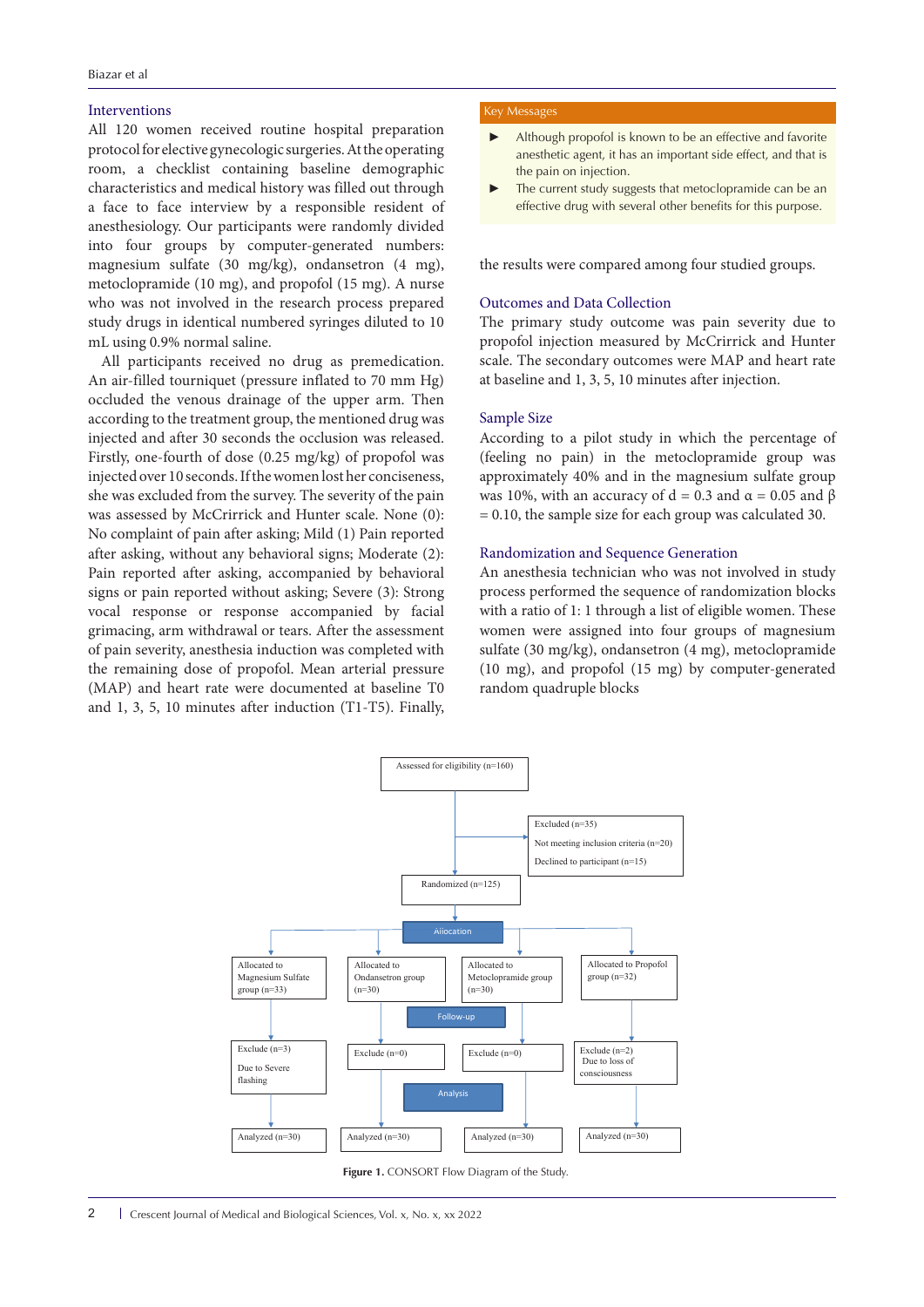# Allocation Concealment Mechanism and Blinding

This study was a double blinded clinical trial. In this way, the participants and the person in charge of recording the information were unaware of the treatment group and only the anesthesiologist (the person prescribing the drugs) was aware so that he could make the necessary treatment decisions in case of drug side effects.

# Statistical Analysis

The data were analyzed by SPSS 16 (SPSS Inc. Released 2007, Chicago, IL, USA). Quantitative data were presented as the mean and standard deviation. Moreover, chi-square test, one-way ANOVA, Kruskal Wallis, and repeated measures were performed to compare the groups and a *P*  value less than 0.05 was considered statistically significant.

# **Results**

A total of 120 women were enrolled in the study. The participants' demographic characteristics, including age  $(P=0.65)$ , ASA classifications  $(P=0.217)$ , and body mass index (BMI)  $(P=0.661)$ , had no significant differences between the study groups (Table 1). There was no significant difference between the study groups regarding pain severity (Table 2). The mean pain intensity scores in the magnesium sulfate group were  $1.57 \pm 0.9$ , ondansetron  $1.37 \pm 0.89$ , metoclopramide  $0.95 \pm 0.93$ , and  $1.25 \pm 1.1$ in the propofol group  $(P=0.036)$ . A significant decrease in heart rate and MAP was observed in four groups from T0 to T5. However, no significant difference was observed (Table 3).

**Table 1.** Demographic Characteristics of the Study Participants

| <b>Variables</b>                        | <b>Groups</b>   |                  |                  |                | P Value              |
|-----------------------------------------|-----------------|------------------|------------------|----------------|----------------------|
|                                         | Metoclopramide  | MgSO             | Ondansetron      | Propofol       |                      |
| Age (y), mean $\pm$ SD                  | $36.4 \pm 7.99$ | $36.55 \pm 6.96$ | $35.15 \pm 5.19$ | $35.0 \pm 7.3$ | $0.65^{\rm a}$       |
| BMI (kg/m <sup>2</sup> ), mean $\pm$ SD | $26.64 + 3.42$  | $26.93 + 2.49$   | $26.08 + 2.98$   | $26.54 + 3.06$ | $0.661$ <sup>a</sup> |
| ASA class, No. $(\% )$                  |                 |                  |                  |                |                      |
|                                         | 33 (82.5)       | 24(60.0)         | 29(72.5)         | 32 (80.0)      | 0.217 <sup>b</sup>   |
| Ш                                       | 7(17.5)         | 16(40.0)         | 11(27.5)         | 8(20.0)        |                      |

BMI: Body mass index; ASA: American Society of Anesthesiologists' classification; MgSO4: Magnesium sulfate.

<sup>a</sup> One-way ANOVA; <sup>b</sup> Chi-square test.

**Table 2.** Comparison of the Pain Severity in Four Study Groups

| <b>Pain Severity</b> | <b>Groups</b>   |                          |                 |                | P Value            |
|----------------------|-----------------|--------------------------|-----------------|----------------|--------------------|
|                      | Metoclopramide  | <b>Magnesium Sulfate</b> | Ondansetron     | Propofol       |                    |
| No pain              | 16(40.0)        | 4(10.0)                  | 6(15)           | 14(35.0)       | 0.033a             |
| Mild pain            | 12(30.0)        | 16(40.0)                 | 18 (45)         | 8(20.0)        |                    |
| Moderate pain        | 10(25.0)        | 13(32.5)                 | 11(30)          | 12(30.0)       |                    |
| Severe pain          | 2(5)            | 7(17.5)                  | 5(12.5)         | 6(15.0)        |                    |
| Mean pain severity   | $0.93 \pm 0.95$ | $0.9 \pm 1.57$           | $0.89 \pm 1.37$ | $1.1 \pm 1.25$ | 0.011 <sup>b</sup> |

\*Data presented as n(%). *P* < 05: Statistically significant.

<sup>a</sup> Chi-square, <sup>b</sup> Kruskal Wallis test.

**Table 3.** Comparison of the Mean Heart Rate (n/min) and the Mean Arterial Blood Pressure (mm Hg) in Four Study Groups

|                        | Metoclopramide   | <b>Magnesium Sulfate</b> | Ondansetron      | Propofol         | $P$ value <sup><math>a</math></sup> |
|------------------------|------------------|--------------------------|------------------|------------------|-------------------------------------|
| <b>Blood pressure</b>  |                  |                          |                  |                  |                                     |
| Baseline               | $92.25 \pm 2.88$ | $92.24 \pm 3.1$          | $91.2 \pm 2.55$  | $92.26 \pm 3.12$ | 0.415                               |
| At 1 min               | $87.34 \pm 2.93$ | $87.95 \pm 3.2$          | $86.17 \pm 2.61$ | $87.4 \pm 3.09$  | 0.132                               |
| At 3 min               | $83.46 \pm 3.7$  | $81.67 \pm 3.77$         | $82.36 \pm 3.67$ | $83.18 \pm 2.96$ | 0.196                               |
| At 5 min               | $81.16 \pm 3.7$  | $81.01 \pm 3.87$         | $81.41 \pm 2.6$  | $82.84 \pm 3.18$ | 0.143                               |
| At 10 min              | $82.86 \pm 3.7$  | $84.11 \pm 3.8$          | $83.2 + 2.59$    | $83.74 + 3.2$    | 0.495                               |
| $P$ value <sup>b</sup> | 0.0001           | 0.0001                   | 0.0001           | 0.0001           |                                     |
| Heart rate             |                  |                          |                  |                  |                                     |
| Baseline               | $84.16 \pm 7.42$ | $80.7 \pm 6.74$          | $85.13 \pm 6.67$ | $82.43 \pm 7.76$ | 0.088                               |
| At 1 min               | 77.23±7.91       | $76.76 \pm 5.78$         | $78.2 \pm 6.88$  | $78.03 \pm 6.3$  | 0.813                               |
| At 3 min               | $76.26 \pm 7.15$ | 77.83±5.77               | $77.7 \pm 6.64$  | $76.5 \pm 7.36$  | 0.735                               |
| At 5 min               | 77.46±6.27       | $77.8 \pm 5.79$          | 77.56±6.74       | $76.33 \pm 7.54$ | 0.831                               |
| At 10 min              | $78.23 \pm 7.02$ | 79±6.39                  | 78.66±6.07       | 78.66±7.84       | 0.979                               |
| $P$ value <sup>b</sup> | 0.003            | 0.132                    | 0.0001           | 0.0001           |                                     |

\*Data presented as mean ± SD. *P* < 05: Statistically significant.

<sup>a</sup> One-way ANOVA, <sup>b</sup> Repeated Measures test.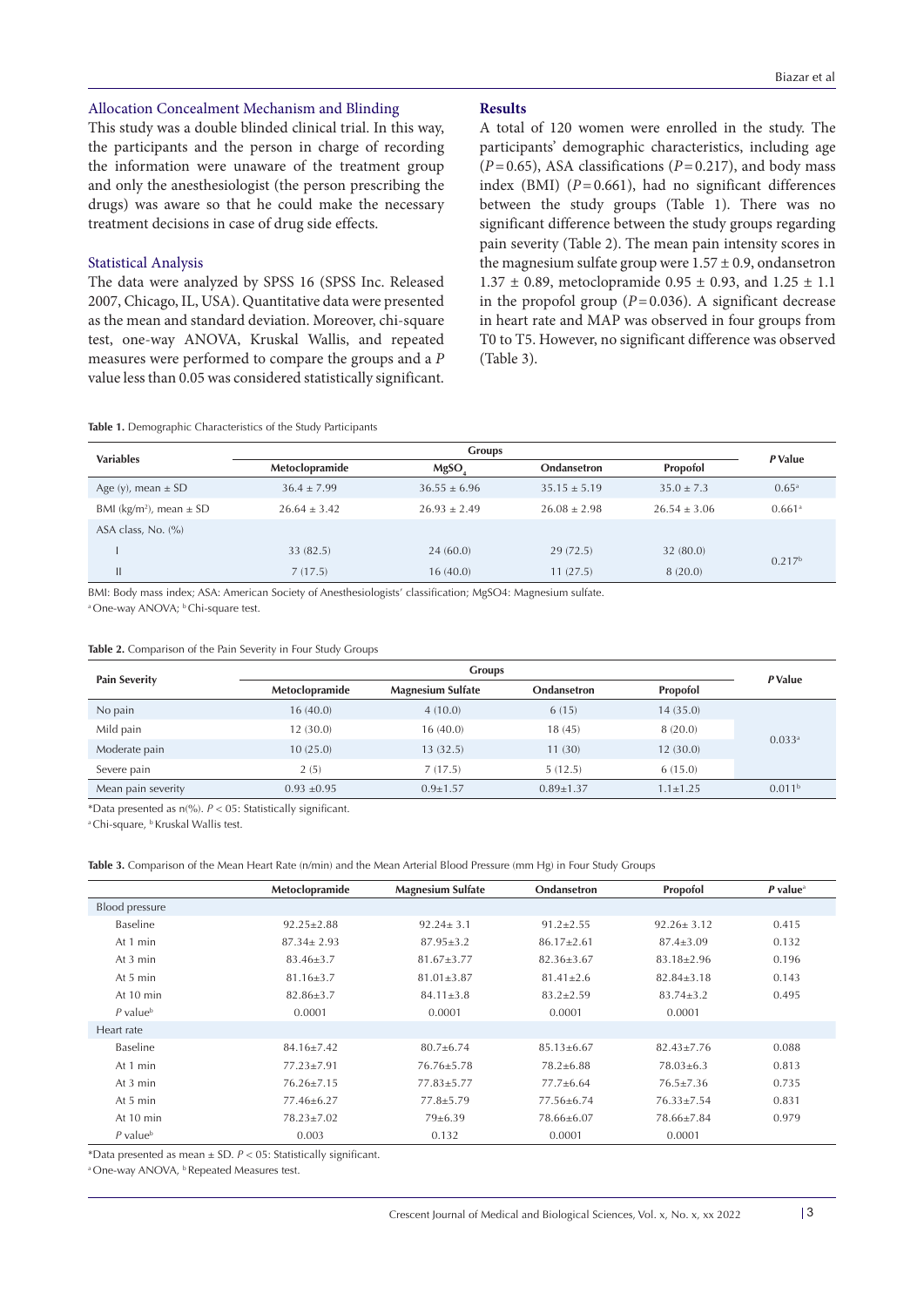# **Discussion**

The present study aimed to compare the effectiveness of ondansetron, low dose of propofol, metoclopramide and magnesium sulfate on PIP. Based on current evidence, the efficacy of selected drugs for this purpose has been proved with varying degrees of success. The chosen doses were based on previous studies (8,9) and a well-known method of pain relief by which administration of lowdose of the drug as stimulants resulted in less sensitivity to the main dose of the drug and thus higher pain threshold are achieved (14). The order of efficacy of the studied drugs was: metoclopramide > ondansetron > low doses of propofol > magnesium sulfate basis of mitigation in the severity of PIP. Factors affecting PIP, including the site and speed of injection, vein size, and drug temperature was the same in all patients (15).The results of this study were in line with Richard et al study, which did not support magnesium sulfate as a suitable premedication for PIP(16). In addition, in the magnesium sulfate group, even in slow and diluted drug infusion, 10 patients experienced flushing and palpitation and were excluded from the survey. Furthermore, magnesium sulfate prolongs the effects of muscle relaxants (17,18). In the low-dose propofol group, six patients even complained of pain from low doses of propofol as pretreatment. Metoclopramide as a pro-kinetic agent with antiemetic properties is a safe and effective option used before induction of anesthesia. Based on the available literature, it can lessen PIP alone or in combination with other drugs (19).

So the main obtained result of this paper was that, among studied drugs, metoclopramide could be the preferred option (20). These results are consistent with another article (21). The pain-relieving properties of metoclopramide could be explained by the fact that serotonin 5-hydroxytryptamine (5-HT3) is a biological amine in the brain, and spinal cord (22). Studies indicate that 5-HT3 antagonists have sodium channel blocking action, 15 times greater than that of lidocaine. Furthermore, the ability to bind to the  $\mu$  receptor is also found (23). In addition to the safety and efficacy, metoclopramide is cost effective as the cheapest 5- HT3 antagonist (24). Based on the evidence, a practical and clinical consequence of this paper could be in CS under GA as this drug has been administrated in the standard protocol of CS. It should be noted that PIP is much more prominent in these cases because pretreatment with benzodiazepines and opioids are avoided due to the concern of fetus harm(25). By the way propofol has also been the drug of choice among various anesthesia induction drugs in CS due to its safe properties, smooth induction and rapid clearance from neonate circulation. Till now most scientific literature on CS and metoclopramide has focused on the prevention of post-operative nausea and vomiting but not its effectiveness on PIP. In addition, as mentioned above it has other benefits such as prevention of esophageal reflux and ileus which are common complications in CS (26, 27). It is worth noting that according to the results of this study poly-pharmacy which could be harmful to the patients would be somewhat avoided. Indeed, standard protocol of CS under GA is followed and to prevent PIP just the easy method described in this work should be performed. Thus in addition to reducing PIP, earlier post-CS recovery would be achieved due to the lower risk of postoperative complications (26).

# **Conclusions**

We found that metoclopramide was the most effective one to prevent PIP among the studied drugs. By the way, in addition to PIP reduction, this drug provides other advantages. It should be noted that metoclopramide is administrated as the standard protocol of CS anesthesia management. Future well-planned studies are welcomed to clarify some unresolved aspects of the issue.

#### **Authors' Contribution**

All authors had full access to all of the data in the study and take responsibility for the integrity of the data and the accuracy of the data analysis. Concept and design: GB, SGT and MH. Acquisition, analysis, or interpretation of data: AY, LM, and AC. Drafting of the manuscript: MH and FF. Critical revision of the manuscript for important intellectual content: All authors. Statistical analysis: RSR and MKS. Supervision: FF and GB.

#### **Conflict of Interests**

None of the authors declared any conflicts of interest.

#### **Ethical Issues**

The study proposal was approved by the ethics committee of Guilan University of Medical Sciences, Rasht, Iran (Code: IR.GUMS. REC.1395.357). It was also registered at the Iranian Registry of Clinical Trials (IRCT) (identifier: IRCT2017031433069N1). The written informed consent was obtained from all participants.

#### **Funding Support**

This study was supported by Guilan University of Medical Sciences.

#### **Acknowledgments**

The authors wish to thank the members of the Anesthesiology Research Center of Guilan University of Medical Sciences for their collaboration in this study.

#### **References**

- 1. Hussain M, Shahid M, Ajmal MO. Comparison of efficacy of lignocaine alone and lignocaine plus metoclopramide for the prevention of intravenous propofol induced pain in patients undergoing G/A for elective surgical procedures. Paki J Med Health Sci. 2018;12(1):319-322.
- 2. Naz U, Wadood F, Aurangzeb A, Ilyas M, Sifatullah A, Bangash R. Effectiveness of low dose ketamine and lignocaine in prevention of propofol induced pain. J Med Sci. 2020;28(1):16-20.
- 3. Hunie M, Sitot M, Ademasu W, Fenta E, Gashaw A, Teshome D. Comparison of lidocaine and tramadol premedication in attenuating propofol injection pain at comprehensive specialized teaching hospital of Ethiopia: a comparative cross-sectional study. J Anesth Clin Res. 2020;11(12):979.
- 4. Bakhtiari E, Mousavi SH, Gharavi Fard M. Pharmacological control of pain during propofol injection: a systematic review and metaanalysis. Expert Rev Clin Pharmacol. 2021;14(7):889-899. doi:10. 1080/17512433.2021.1919084
- 5. Singh TH, Devi NA, Arasu T, Rajkumar G, Devi LE, Singh NR. Effect of palonosetron pretreatment to attenuate the pain